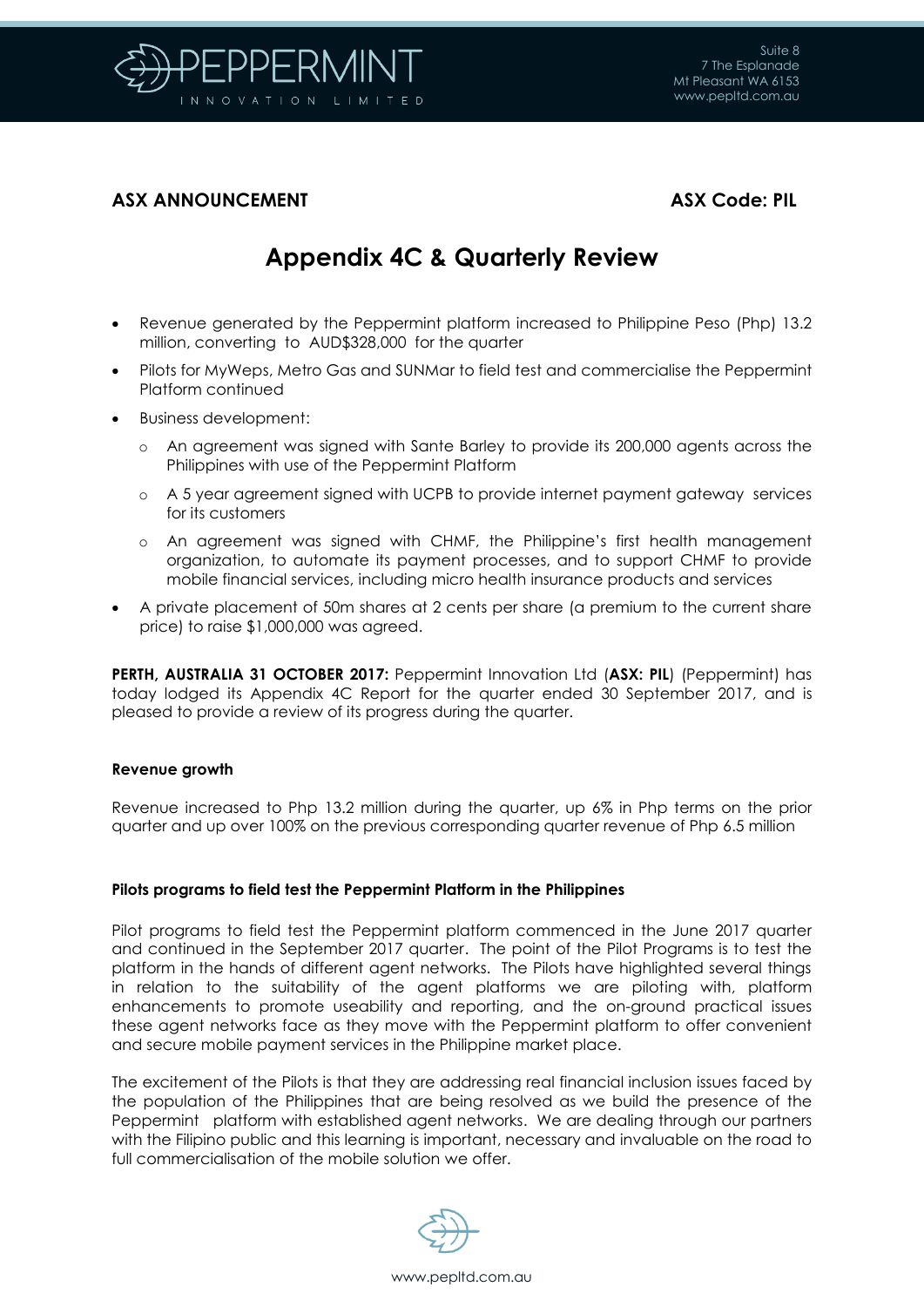

Peppermint continues to be a believer and strong supporter of the National Strategy on Financial Inclusion, which has a key focus of providing financial services to the unbanked in the Philippines. We believe the Peppermint platform delivers financial inclusive services to the Filipino people and our current pilot programs are an important step forward in refining that service. As the Peppermint platform matures through continued work with our local pilot partners and additional agent network channels, we aim to reach as many Filipinos as possible with accessible and safe financial inclusion services.

#### MyWeps mobile remittance pilot

MyWeps remittance agents are testing remittance, bills payment and buying prepaid mobile phone services (eLoad) via the Peppermint Platform. The pilot is taking place across the National Capital Region of the Philippines, key regional areas and six specific municipalities in provinces that have been identified as marginalised or underserved by the Filipino central bank, the Bangko Sentral ng Pilipinas (BSP).

We have noted that the MyWeps App has been suspended for short periods of time resulting from administrative miscalculations and we continue to work with My Weps to educate and assist the agent network to ensure these teething issues are identified and addressed in a timely manner. We also continue to work with the BSP on the remittance pilot and are currently awaiting feedback on that pilot program.

#### Metro Gas mobile bill payments pilot

Metro Gas' 50 delivery personnel are testing the offering to their customers of the facility to pay household bills using the Peppermint Platform at the time of an LPG delivery.

This pilot has helped us identify improvements to user friendly functionality in that context and highlighted practical problems - such as ensuring the agent is able to address a decision maker in the house when delivering product to the household rather than an assistant who does not have the authority to dispense funds at the time of delivery. We are taking an active role alongside Metro Gas in promoting marketing strategies to address such problems and drive customer use of this innovative mobile bill payment service.

#### SUNMar Express pilot

SUNMar Express Global Services Inc. (SUNMar) has over 14,000 agents in the Philippines. The pilot enables participating SUNMar agents with the opportunity to field test the Peppermint Platform to provide mobile bill payment and prepaid mobile phone (eLoad) services to their customers.

To date the work with SUNMar has highlighted customer adoption matters which are being addressed and resolved, along with the issues caused by the focus of the SUNMar operations in the southern Philippines. This is an area serviced by utilities companies not necessarily connected to Bayad Centre, who we are working now with separately to on-board. This will underpin agent and customer use of the SUNMar bill payment service powered by Peppermint and we look forward to increased usage of the service as new and regional appropriate billers are on-boarded to the Peppermint platform.

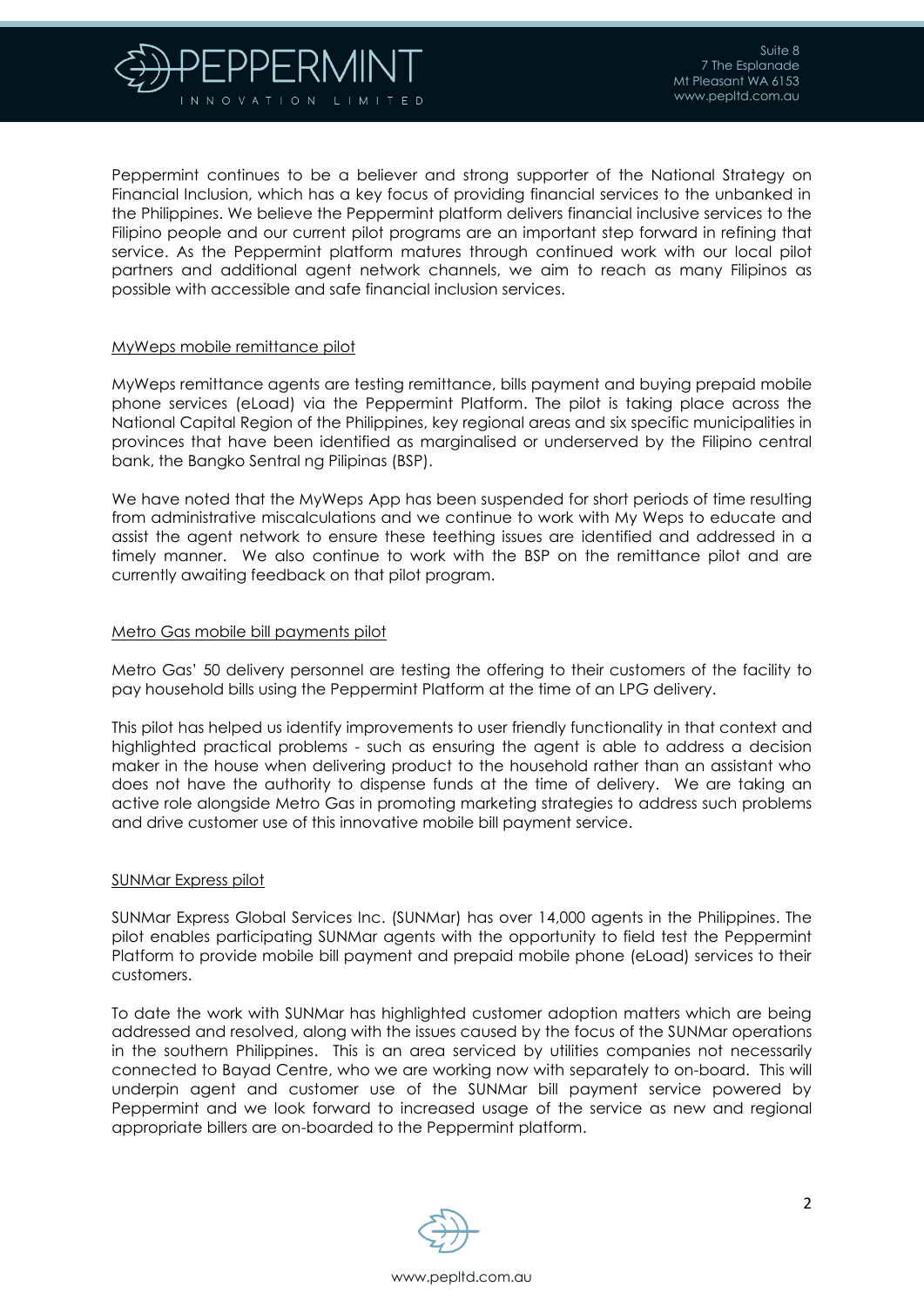

### **Australian Business Unit (ABU)**

The ABU's objective is to tap into Australia's large and growing immigrant population, especially ex-pat Filipinos, to generate domestic AUD revenues and profits. Ex-pats regularly send money "back home" for various reasons, including living expenses of family members.

With PIL establishing extensive domestic payment capabilities in the Philippines, we have a great opportunity to "connect the dots" between ex-pats living in Australia and family members living in the Philippines, earning AUD revenues. The international remittance landscape has changed dramatically in the large decade, due mostly to two factors: tightening AML/CTF regulations throughout the world, and in Australia; and emergence of the internet and mobile as the preferred transaction channels for all parties involved. Increased regulation has led to higher participation costs and many traditional businesses have struggled to adapt.

The ABU is responding by deploying state-of-the art infrastructure which is designed to serve both electronic and traditional channels cost effectively and compliantly. This positions us to grow an outbound remittance business from Australia, organically and through acquisition of traditional businesses who have solid customer bases but have not kept abreast of industry changes. Assessments are complete and vendor contracts have been executed to establish our ABU infrastructure, which can also be used for other remittance corridors in due course. Operations will be supported by a cost effective base in the Philippines, providing cost advantage over traditional businesses with local staff. Deployment and testing will occur in the remainder of 2017, and PIL through its subsidiary Peppermint Payments Pty Ltd, will be ready to grow organically or by acquisition in 2018.

### **Business development in the Philippines**

#### Sante Barley agreement

Sante Barley is one of the fastest growing distribution networks in the Philippines with 200,000 agents, and international expansion plans underway. Subject to the necessary regulatory approvals, Sante Barley will offer a white label non-bank mobile payments and remittance platform powered by Peppermint for use by its distribution network.

#### UCPB agreement

Peppermint has signed a 5 year agreement to provide internet payment gateway services for UCPB customers. UCPB is an existing customer of Peppermint who currently utilise the Peppermint platform to provide mobile banking services to its account holders, and this new agreement extends Peppermint's services to UCPB.

#### CHMF agreement

An agreement has been signed with the Cooperative Health Management Federation (CHMF) to automate its payment processes, and to support CHMF providing mobile financial services, including micro health insurance products and services. Established in July 2014, CHMF has grown into a significant cooperative health service provider servicing seventythree (73) member-cooperatives and eighteen thousand (18,000) enrollees in the CHMF healthcare plan.

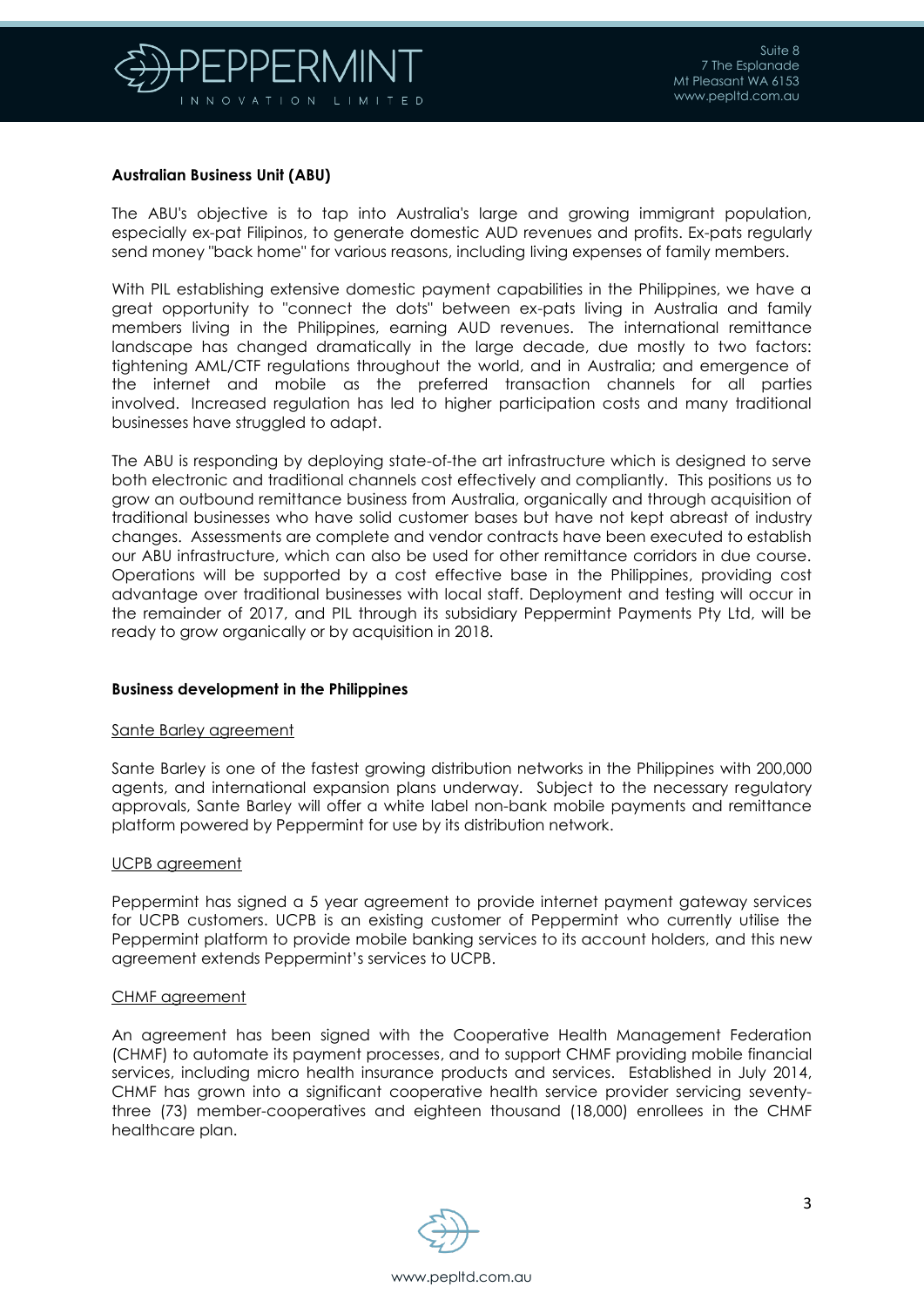

#### **Private placement**

Peppermint has agreed a private placement of 50,000,000 at 2 cents per share to Smidge Digital Unit Trust to raise \$1,000,000. Peppermint also has an option to place a further \$1,000,000 at a 25% premium to 5 day VWAP within 60 days from the completion of the first placement.

Smidge Digital Unit Trust is an Australian special purpose investment vehicle that subscribes for minority positions in innovative fintech and enterprise data analytics companies. Under the placement agreement \$300,000 has been provided to now (\$50,000 before 30 September 2017 and \$250,000 in October 2017).

**Chris Kain, Managing Director commented:** "The team at Peppermint continues to work hard and make strong progress towards the full commercialisation of the Peppermint platform. The continued pilot programs with My Weps, Metro Gas and SUNMar are providing valuable feedback, and insight, into the operations and requirements to make our mobile payment platform a success. Our successful pilot launch with our initial three agent network partners has been recognised in the Philippines by agent network peers resulting in a new and exciting agreement with Sante Barley, plus very positive feedback to Peppermint's own agent base 'Bizmoto' that we are now beginning to develop.

Our business continues to evolve in exciting ways, as highlighted by recent agreements with leading Filipino Health Co-operative CHMF and UCPB to provide internet payment gateway services, and the ongoing establishment of the ABU international remittance business. We are now well positioned with strategic investment partners to fund our growth and harness expansion opportunities that build on, and drive the Peppermint platform."

-Ends-

#### **For more information, please contact:**

Chris Kain Managing Director & CEO Peppermint Innovation [info@pepltd.com.au](mailto:info@pepltd.com.au)

**Forward Looking Statements:** Statements regarding plans with respect to Peppermint's business plans are forward looking statements. There can be no assurance that Peppermint's plans will proceed as expected and there can be no assurance that Peppermint will be able to increase revenue.

#### **About Peppermint Innovation Ltd**

Peppermint Innovation Ltd is an Australian company listed on the Australian Securities Exchange which is focused on the commercialisation and further development of the Peppermint Platform, a mobile banking, payment and remittance technology designed for banks, mobile money operators, money transfer and funds remittance companies, payment processors, retailers/merchants, credit card companies and microfinance institutions. Peppermint currently operates the Peppermint Platform in the Philippines.

Peppermint has a particular focus in the developing world (starting with the Philippines) and on providing an attractive tool to the unbanked population to access mobile banking and remit money to and from family and others through a system not tied to a particular bank or telephony company.

The Peppermint Platform is being used by leading commercial banks in the Philippines and non-bank payment pilots have commenced in the Philippines to field test the Peppermint Platform and progress regulatory approvals.

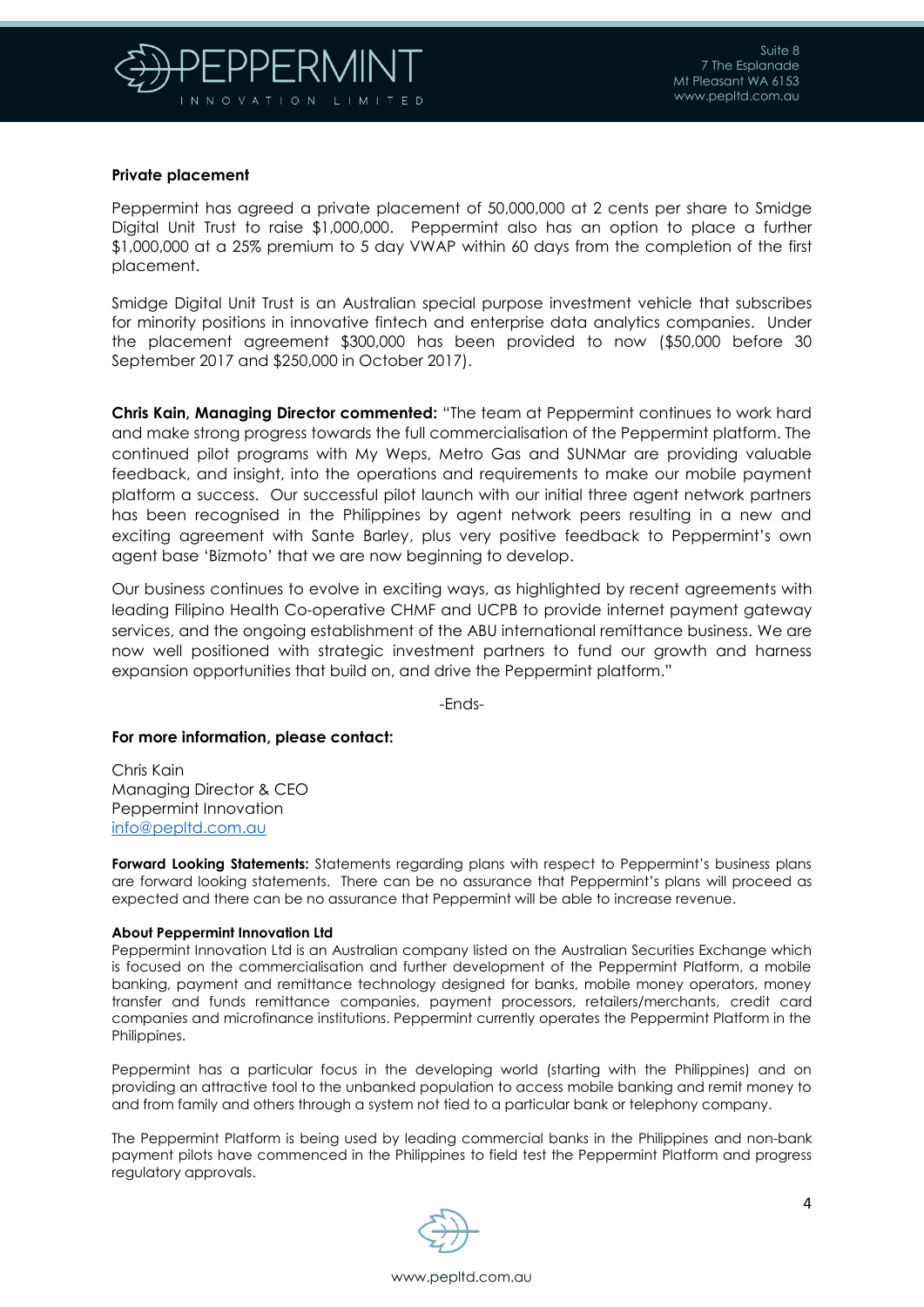

*+Rule 4.7B*

# **Appendix 4C**

# **Quarterly report for entities subject to Listing Rule 4.7B**

Introduced 31/03/00 Amended 30/09/01, 24/10/05, 17/12/10, 01/09/16

## **Name of entity**

Peppermint Innovation Limited

**ABN Quarter ended ("current quarter")**

56 125 931 964 30 September 2017

| <b>Consolidated statement of cash flows</b> |                                                     | <b>Current quarter</b><br>\$A'000 | Year to date<br>(3 months)<br>\$A'000 |
|---------------------------------------------|-----------------------------------------------------|-----------------------------------|---------------------------------------|
| 1.                                          | Cash flows from operating activities                |                                   |                                       |
| 1.1                                         | Receipts from customers                             | 331                               | 331                                   |
| 1.2                                         | Payments for                                        |                                   |                                       |
|                                             | research and development<br>(a)                     |                                   |                                       |
|                                             | (b)<br>product manufacturing and operating<br>costs | (295)                             | (295)                                 |
|                                             | advertising and marketing<br>(c)                    | (18)                              | (18)                                  |
|                                             | leased assets<br>(d)                                |                                   |                                       |
|                                             | staff costs<br>(e)                                  | (282)                             | (282)                                 |
|                                             | (f)<br>administration and corporate costs           | (82)                              | (82)                                  |
| 1.3                                         | Dividends received (see note 3)                     |                                   |                                       |
| 1.4                                         | Interest received                                   |                                   |                                       |
| 1.5                                         | Interest and other costs of finance paid            |                                   |                                       |
| 1.6                                         | Income taxes paid                                   |                                   |                                       |
| 1.7                                         | Government grants and tax incentives                |                                   |                                       |
| 1.8                                         | Other (provide details if material)                 |                                   |                                       |
| 1.9                                         | Net cash from / (used in) operating<br>activities   | (346)                             | (346)                                 |

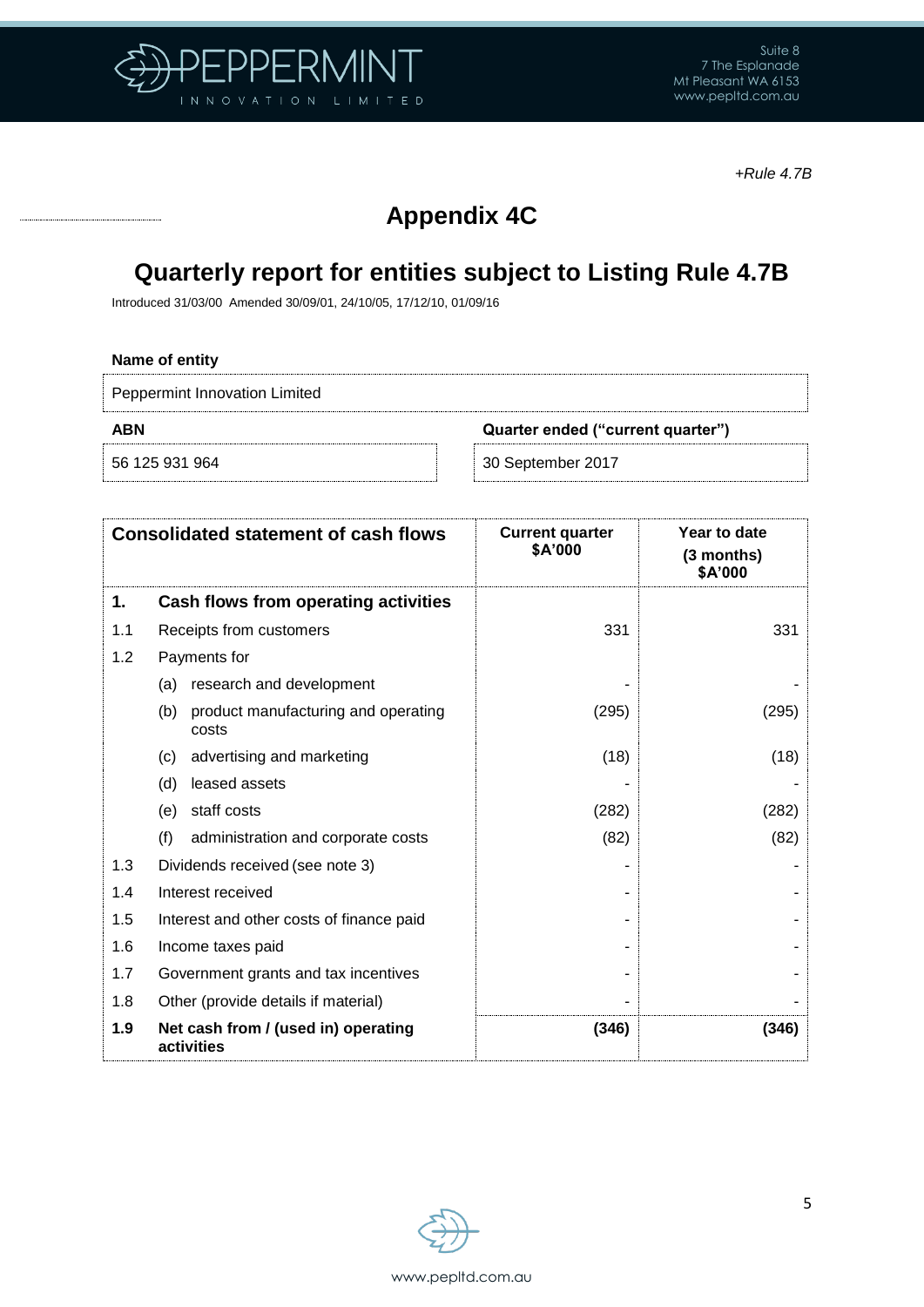

| <b>Consolidated statement of cash flows</b> |                                                   | <b>Current quarter</b><br>\$A'000 | Year to date<br>(3 months)<br>\$A'000 |
|---------------------------------------------|---------------------------------------------------|-----------------------------------|---------------------------------------|
| 2.                                          | Cash flows from investing activities              |                                   |                                       |
| 2.1                                         | Payments to acquire:                              |                                   |                                       |
|                                             | property, plant and equipment<br>(a)              |                                   |                                       |
|                                             | businesses (see item 10)<br>(b)                   |                                   |                                       |
|                                             | investments<br>(c)                                |                                   |                                       |
|                                             | intellectual property<br>(d)                      |                                   |                                       |
|                                             | other non-current assets<br>(e)                   |                                   |                                       |
| 2.2                                         | Proceeds from disposal of:                        |                                   |                                       |
|                                             | property, plant and equipment<br>(a)              |                                   |                                       |
|                                             | businesses (see item 10)<br>(b)                   |                                   |                                       |
|                                             | investments<br>(c)                                |                                   |                                       |
|                                             | intellectual property<br>(d)                      |                                   |                                       |
|                                             | other non-current assets<br>(e)                   |                                   |                                       |
| 2.3                                         | Cash flows from loans to other entities           |                                   |                                       |
| 2.4                                         | Dividends received (see note 3)                   |                                   |                                       |
| 2.5                                         | Other (provide details if material)               |                                   |                                       |
| 2.6                                         | Net cash from / (used in) investing<br>activities |                                   |                                       |

| 3.   | Cash flows from financing activities                                           |     |     |
|------|--------------------------------------------------------------------------------|-----|-----|
| 3.1  | Proceeds from issues of shares                                                 | 50  | 50  |
| 3.2  | Proceeds from issue of convertible notes                                       |     |     |
| 3.3  | Proceeds from exercise of share options                                        |     |     |
| 3.4  | Transaction costs related to issues of<br>shares, convertible notes or options | (5) | (5) |
| 3.5  | Proceeds from borrowings                                                       |     |     |
| 3.6  | Repayment of borrowings                                                        |     |     |
| 3.7  | Transaction costs related to loans and<br>borrowings                           |     |     |
| 3.8  | Dividends paid                                                                 |     |     |
| 3.9  | Other (provide details if material)                                            |     |     |
| 3.10 | Net cash from / (used in) financing<br>activities                              | 45  | 45  |

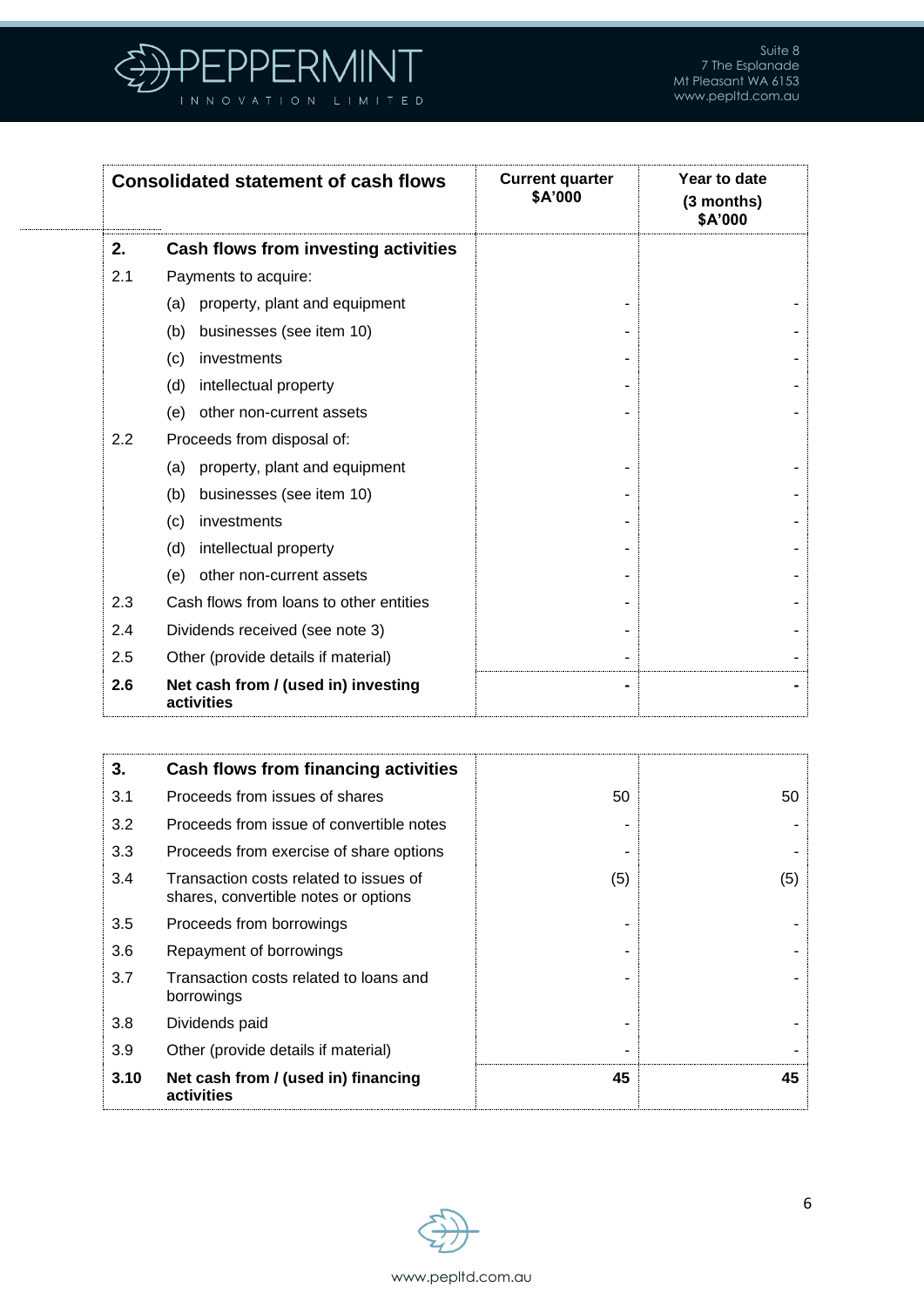

| <b>Consolidated statement of cash flows</b> |                                                                          | <b>Current quarter</b><br>\$A'000 | Year to date<br>(3 months)<br>\$A'000 |
|---------------------------------------------|--------------------------------------------------------------------------|-----------------------------------|---------------------------------------|
| 4.                                          | Net increase / (decrease) in cash and<br>cash equivalents for the period |                                   |                                       |
| 4.1                                         | Cash and cash equivalents at beginning of<br>quarter/year to date        | 429                               | 429                                   |
| 4.2                                         | Net cash from / (used in) operating<br>activities (item 1.9 above)       | (346)                             | (346)                                 |
| 4.3                                         | Net cash from / (used in) investing activities<br>(item 2.6 above)       |                                   |                                       |
| 4.4                                         | Net cash from / (used in) financing activities<br>item 3.10 above)       | 45                                | 45                                    |
| 4.5                                         | Effect of movement in exchange rates on<br>cash held                     |                                   |                                       |
| 4.6                                         | Cash and cash equivalents at end of<br>quarter                           | 128                               | 128                                   |

| 5.  | Reconciliation of cash and cash<br>equivalents<br>at the end of the quarter (as shown in the<br>consolidated statement of cash flows) to the<br>related items in the accounts | <b>Current quarter</b><br>\$A'000 | <b>Previous quarter</b><br>\$A'000 |
|-----|-------------------------------------------------------------------------------------------------------------------------------------------------------------------------------|-----------------------------------|------------------------------------|
| 5.1 | <b>Bank balances</b>                                                                                                                                                          | 112                               | 83                                 |
| 5.2 | Call deposits                                                                                                                                                                 | 11                                | 341                                |
| 5.3 | <b>Bank overdrafts</b>                                                                                                                                                        |                                   |                                    |
| 5.4 | Other (provide details)                                                                                                                                                       | 5                                 | 5                                  |
| 5.5 | Cash and cash equivalents at end of<br>quarter (should equal item 4.6 above)                                                                                                  | 128                               | 429                                |

# **6.** Payments to directors of the entity and their assoc

| iates:     | <b>Current quarter</b><br><b>\$A'000</b> |  |
|------------|------------------------------------------|--|
| item $1.2$ | 175                                      |  |
| included   |                                          |  |

- 6.1 Aggregate amount of payments to these parties included in 6.2 Aggregate amount of cash flow from loans to these parties in item 2.3
- 6.3 Include below any explanation necessary to understand the transactions included in items 6.1 and 6.2

Director's fees, executive remuneration and consulting fees.

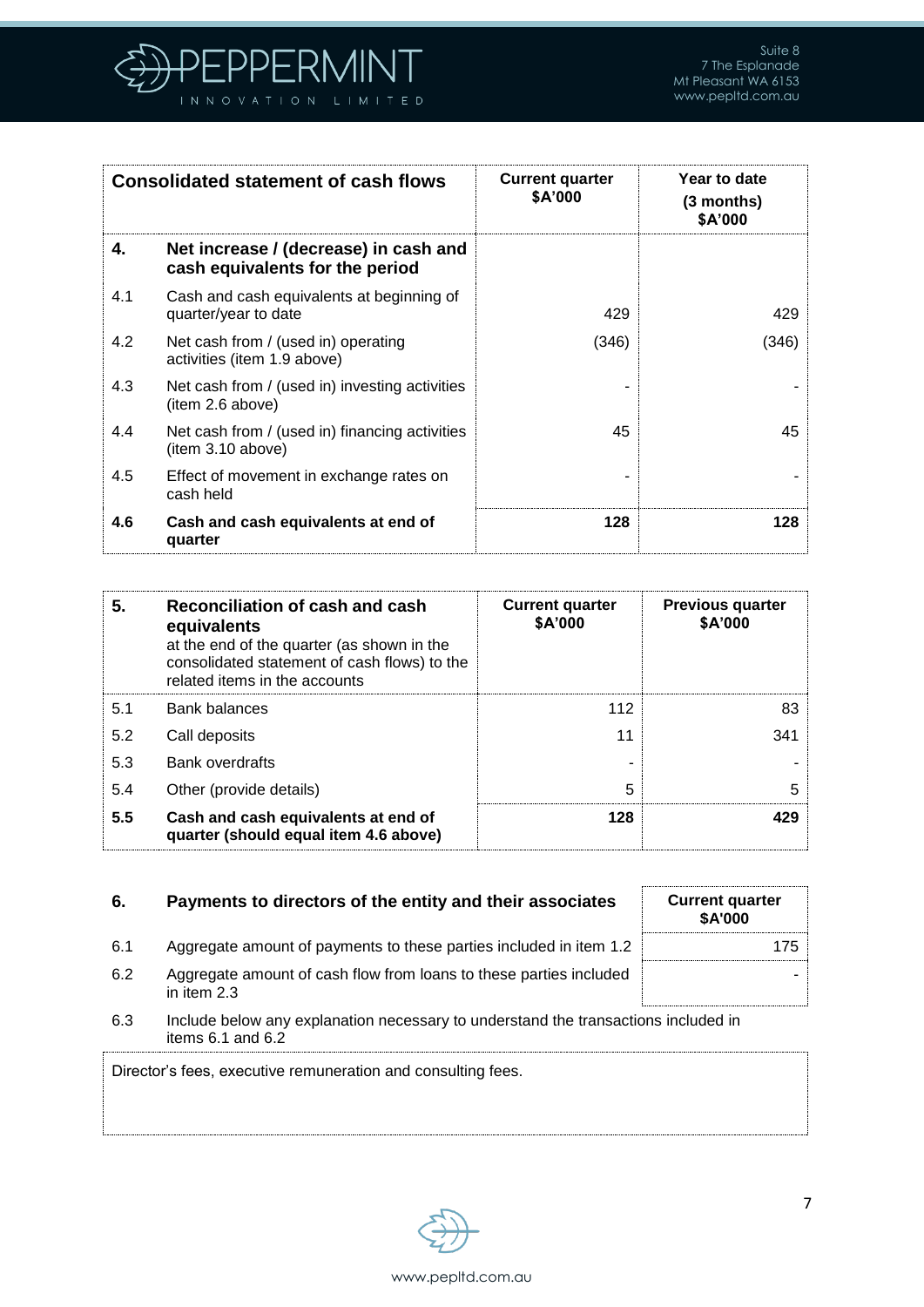

**Current quarter \$A'000**

-

## **7. Payments to related entities of the entity and their associates**

- 7.1 Aggregate amount of payments to these parties included in item 1.2
- 7.2 Aggregate amount of cash flow from loans to these parties included in item 2.3
- 7.3 Include below any explanation necessary to understand the transactions included in items 7.1 and 7.2

| n/a   |  |  |  |
|-------|--|--|--|
|       |  |  |  |
|       |  |  |  |
| .<br> |  |  |  |

- **8. Financing facilities available** *Add notes as necessary for an understanding of the position*
- 8.1 Loan facilities
- 8.2 Credit standby arrangements
- 8.3 Other (please specify)

| <b>Total facility amount</b><br>at quarter end<br>\$A'000 | Amount drawn at<br>quarter end<br>\$A'000 |
|-----------------------------------------------------------|-------------------------------------------|
|                                                           |                                           |
|                                                           |                                           |
|                                                           |                                           |

8.4 Include below a description of each facility above, including the lender, interest rate and whether it is secured or unsecured. If any additional facilities have been entered into or are proposed to be entered into after quarter end, include details of those facilities as well.

| n/a |  |
|-----|--|
|     |  |
|     |  |

| 9.  | <b>Estimated cash outflows for next quarter</b> | <b>\$A'000</b> |
|-----|-------------------------------------------------|----------------|
| 9.1 | Research and development                        |                |
| 9.2 | Product manufacturing and operating costs       | 241            |
| 9.3 | Advertising and marketing                       | 30             |
| 9.4 | Leased assets                                   |                |
| 9.5 | Staff costs                                     | 290            |
| 9.6 | Administration and corporate costs              | 103            |
| 9.7 | Other (provide details if material)             |                |
| 9.8 | <b>Total estimated cash outflows</b>            | 664            |